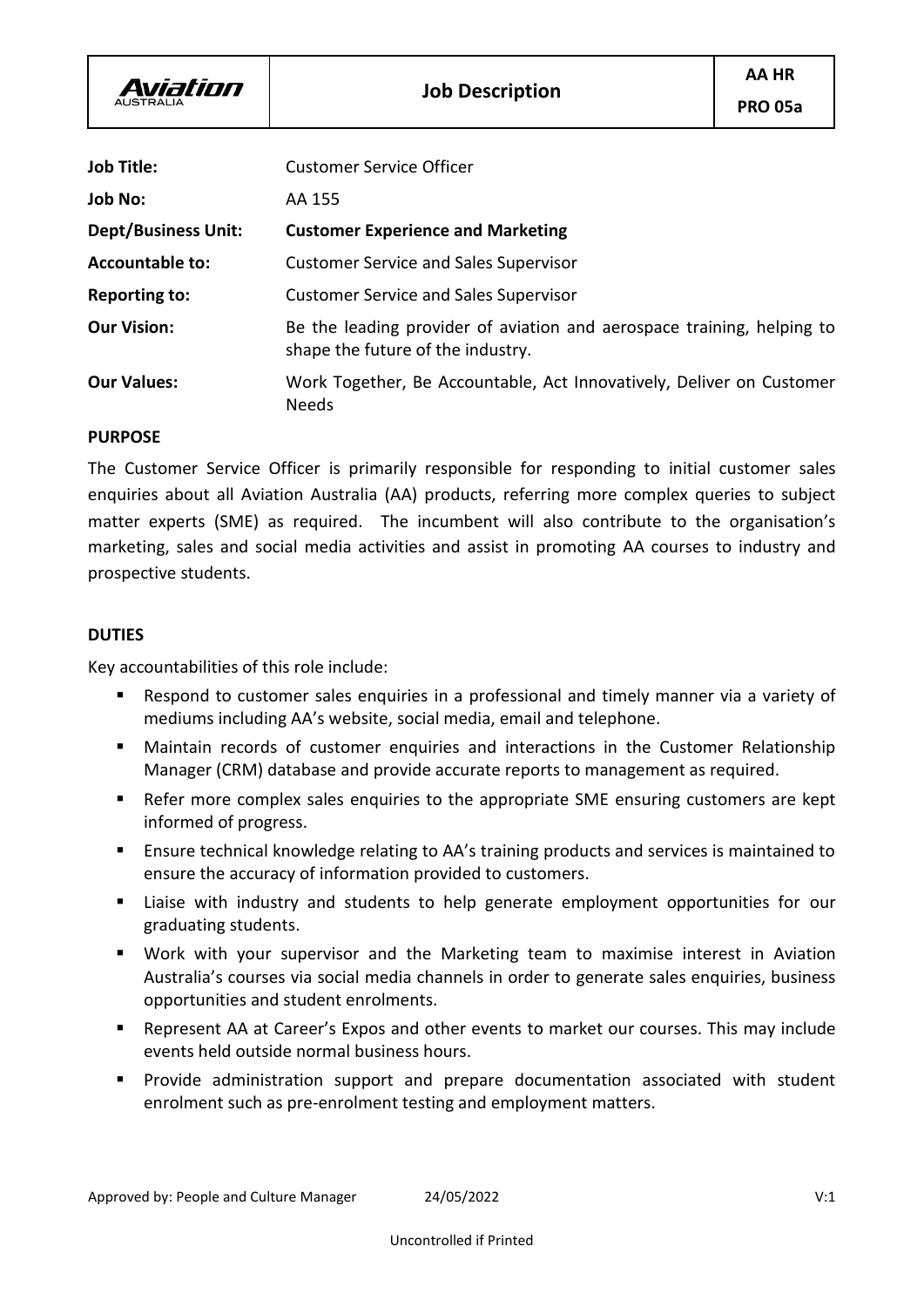

- Co-ordinate end-to-end Aeroskills student employment processes, including preparation and posting of job advertisements, screening applications, arranging interviews and administering pre-employment tests when required.
- Assist in covering the Reception desk on a roster which will involve answering incoming telephone enquiries, directing calls, greeting internal and external stakeholders, monitoring visitor access and receiving and dispatching mail and deliveries.
- Develop and maintain knowledge of all legislation such as CASA, EASA, ESOS and ASQA applicable to AA training products and services.
- Participate in evaluation, quality assurance and continuous improvement processes particularly in relation to identifying and sharing customer service insights.
- Undertake other duties as required by the accountable / reporting manager and senior management.
- Comply with the requirements of Aviation Australia's:
	- o Code of Conduct.
	- o Work Health and Safety legislation.
	- o Policies and procedures.

# **AUTHORITIES**

The Customer Service Officer has primary authority to:

Educate students, clients and customers in compliance with the organisation's policies and procedures.

# **SELECTION CRITERIA**

# **Qualifications**

# **Desirable**

■ A recognised qualification in business administration, marketing, sales or customer service discipline or equivalent experience.

# **Experience**

# **Essential**

■ Demonstrated experience working in an administrative or sales position with a strong focus on customer service.

# **Desirable**

- Experience working in a sales environment.
- Experience managing customer records and using a CRM or similar database.
- Experience in the vocational training sector or in a training/learning and development environment.
- Understanding of the aviation industry.